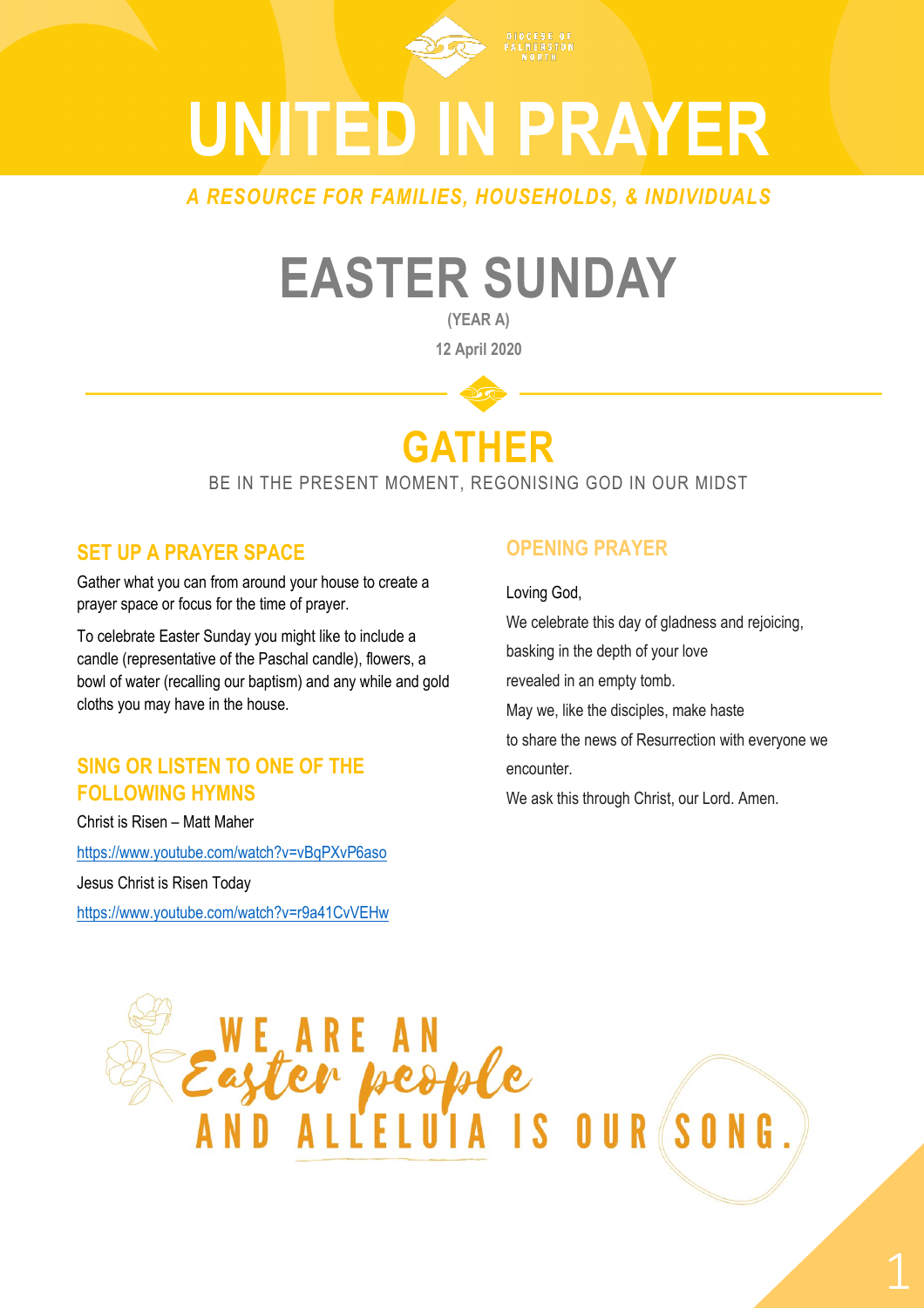

**Here you will find references for this weekend's readings. While we cannot physically gather for Mass, the Word of God is what can nourish us.** 

#### **THIS WEEKS READINGS**

Open a Bible or vist [universalis.com](https://universalis.com/mass.htm) to find the readings.

**FIRST READING: ACTS 10:3-4a, 37-43**

*We ate and drank with him after he rose from the dead.*

**RESPONSORIAL PSALM 118:1-2, 16-17, 22-23** *This is the day the Lord has made; let us rejoice and be glad.*

You can pray the Psalm by listening along to it sung [here.](https://www.youtube.com/watch?v=WpoFJEeUcQE)

**SECOND READING: Colossians 3:1-4** *Seek what is above, where Christ is.*



*Resurrection by Egino G Weinert*

#### **GOSPEL: JOHN 20:1-9**

*He had to rise from the dead.*

On the first day of the week, Mary of Magdala came to the tomb early in the morning, while it was still dark, and saw the stone removed from the tomb.

So she ran and went to Simon Peter and to the other disciple whom Jesus loved, and told them, "They have taken the Lord from the tomb, and we don't know where they put him."

So Peter and the other disciple went out and came to the tomb. They both ran, but the other disciple ran faster than Peter and arrived at the tomb first; he bent down and saw the burial cloths there, but did not go in.

When Simon Peter arrived after him, he went into the tomb and saw the burial cloths there, and the cloth that had covered his head, not with the burial cloths but rolled up in a separate place.

Then the other disciple also went in, the one who had arrived at the tomb first, and he saw and believed. For they did not yet understand the Scripture

that he had to rise from the dead.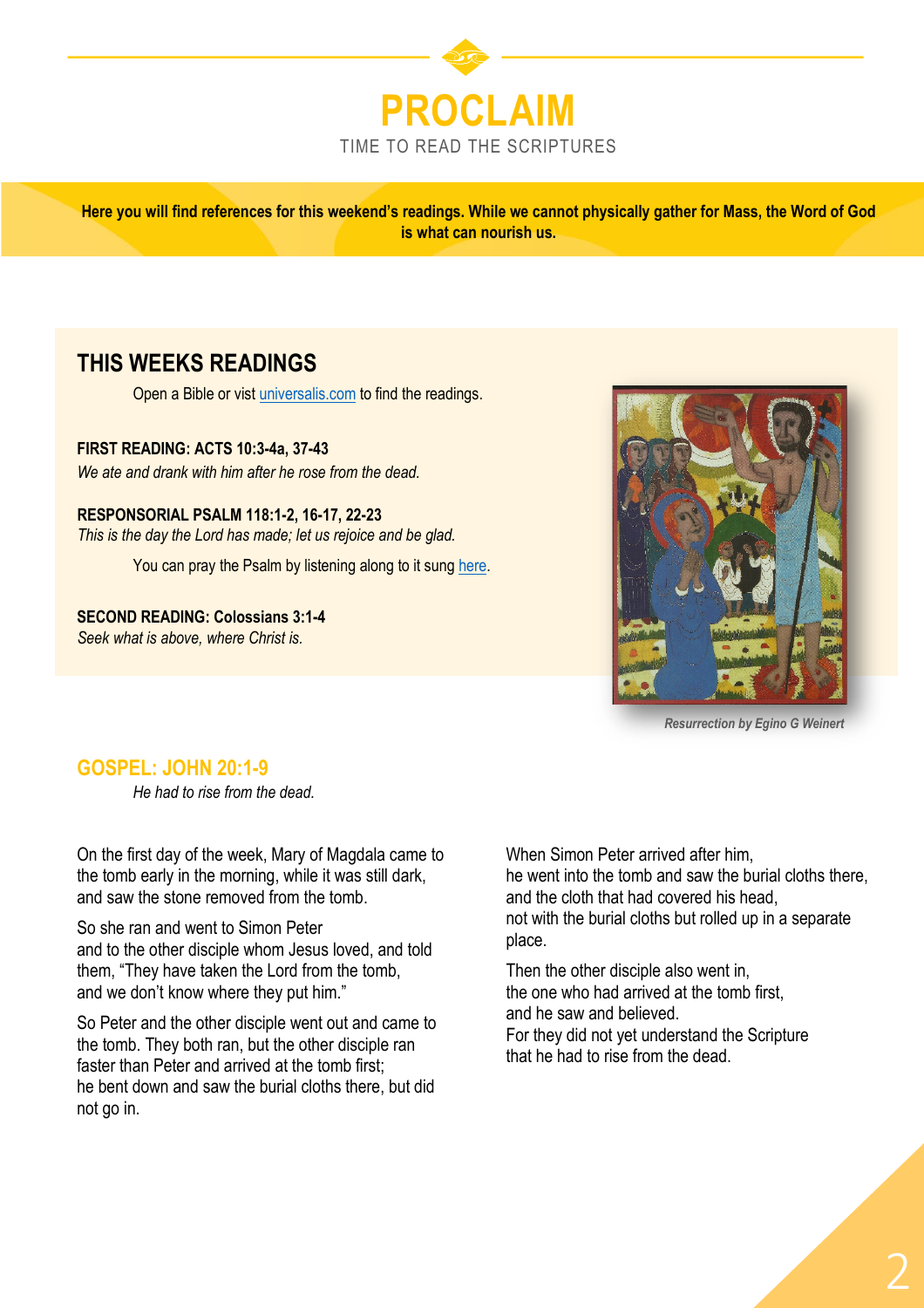

**This section of the prayer resource is designed to be adapted for people depending on how they are gathering to pray. There are options for praying as families or in households and for those praying as individuals.**

- **1. FOR CHILDREN**
- **2. FOR YOUNG PEOPLE**
- **3. FOR EVERYONE**

#### **1. FOR CHILDREN**

#### **What do you remember from the reading that you have just heard?**

Mary Magdalene goes to the tomb where Jesus has been buried, but when she gets there the body has gone. **How do you think she felt when she realised this?**

She goes to get Simon Peter and John and tells them that Jesus has gone. They reach the tomb and see that it is empty. The disciples finally realise that Jesus has risen from the dead and they believe in him. They know that he is the Son of God.

Jesus is risen from the dead, giving new life to us all. **How does that make you feel?**

Easter is a time of joy and celebration. **How will you celebrate Easter today?**

We are filled with hope today because Jesus' resurrection shows us that nothing is impossible for God.

We hope we can help each other to be the best people we can be and to live full and happy lives, wherever we are in the world.

We pray that through God's grace we can care for one another



and work together to make the world a better place for us all, and especially for those of us who are poor.

**What is your hope for the world this Easter? How can we make it happen?**



*Discuss as a family all that you have heard and thought about during the liturgy. Ask the children to look out for signs of hope and new life in the week ahead and to do one thing to try and make their hope for the world a reality.*

*Adapted From CAFOD UK's Children's Liturgy Reflection*

**Click [here](https://cafod.org.uk/content/download/51123/672841/version/1/Prayer_childrens-liturgy_Easter-Sunday-A-activity-sheet.pdf) for a printable download activity sheet with colouring, craft activity and recipe.**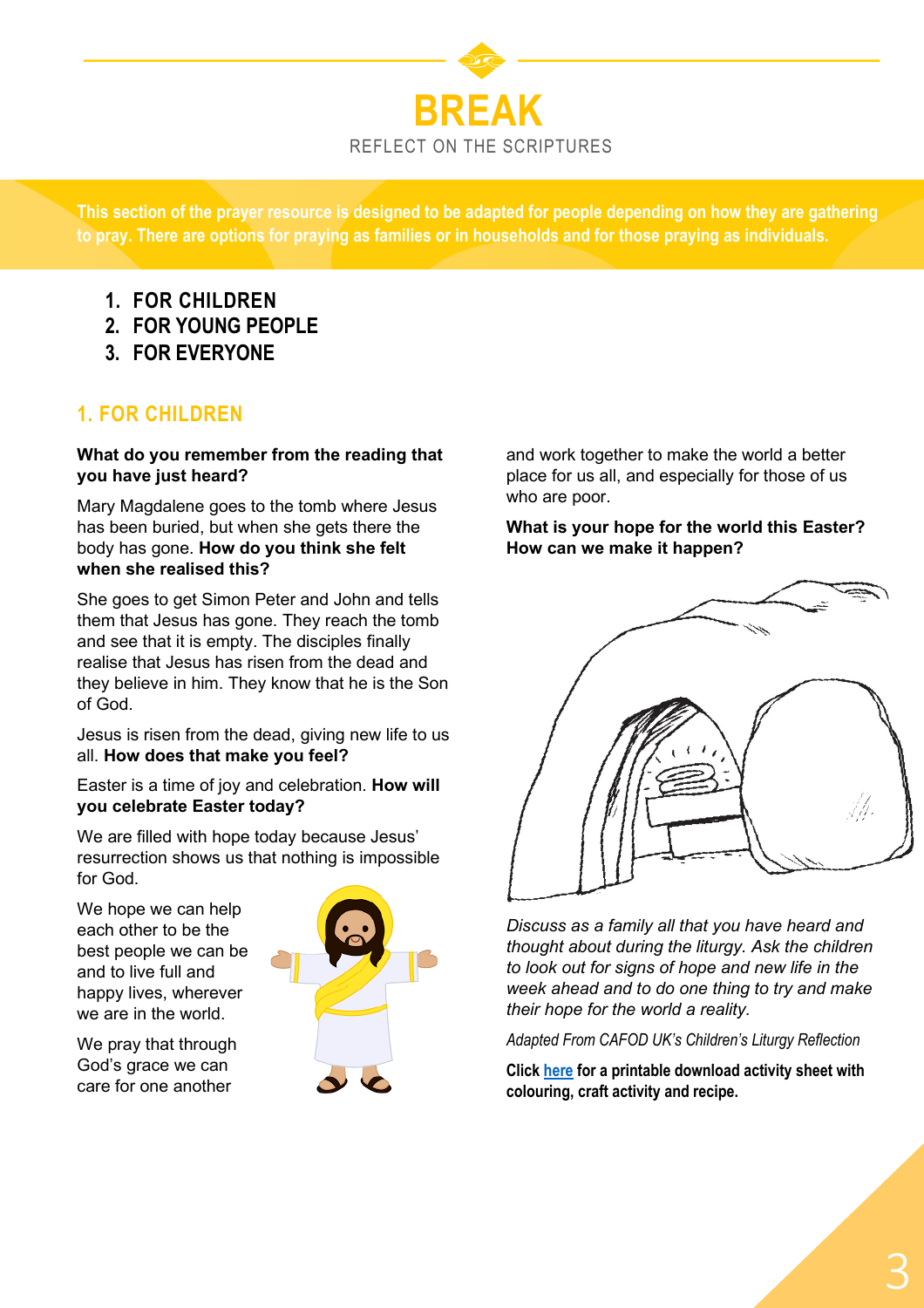

#### **2. FOR YOUNG PEOPLE 3. FOR EVERYONE**

#### **The Empty Tomb – It Matters!**

#### *Nick Wilson*

I was born on Easter Sunday morning in 1978. New life on such an auspicious day – on that day, things began to matter.

The Easter morning story holds a special place in human history; the empty tomb – it matters. Have you ever noticed that the first person to be revealed the Resurrection was a woman? Pretty significant in a time when woman were considered as property! And it was this same woman who announced the Resurrection first! These facts matter to the Christian world and to those who believe, but why should the empty tomb, the first to see it and the result of it matter to YOU?

Today in the modern world, there is a crisis of mattering. Recently in our country, we have had a good hard looking at mattering. Do unborn babies matter? Are our elderly and critically ill – do they matter?

The empty tomb is the result of an act of great love because we matter to God! Pope Francis in his recent document to all young people *Christus Vivit!* reminds us of 3 great truths –, Christ is alive, Christ saves us and God loves us – Jesus in the act of surrendering His life substitutes those things that we do, say and think that damage others and our world. And why? Because we matter!

In fact, anyone that tells you that you don't matter couldn't be more wrong! How can you not matter when you are infinitely lovable and infinitely loved?!

The Bible passage from today tell us that *"the other disciple, who had reached the tomb first, also went inside. He saw and believed<sup>9</sup> (They still did not understand from Scripture that Jesus had to rise from the dead.)* (v8-9).

This disciple saw and believed the truth of Jesus. This wasn't an academic exercise! Is it so difficult for you to see the truth of Jesus and dare to believe that you matter? This is your empty tomb too, and it is empty because you matter to Jesus.

#### **Pause for Reflection**

**Who Jesus is to you?** 

**Do you have trouble believing that you matter? What stops you?**

**Who is the one you can talk to about your relationship with God? When was the last time you chatted to them?**

As you enter into prayer today on this Easter day, take a moment to look back over the last few weeks and months. This has been a difficult time of many changes to day to day life for everyone around the world.

*Pause for a moment, and consider the moments God has been working in your life… Does a particular moment stand out to you? A moment where the light of the Resurrected Christ was present and active?*

That same light is present with you now. Right here, right now, the Risen Christ, who triumphs over sin and death sanctifies this ordinary place, and these ordinary people, and makes them holy.

Today's reading is from the Gospel of John. This is the gospel that you would have heard had you been able to attend Mass on this Easter Sunday morning.

**How does this passage speak to you today?** 

**Does it have anything to do with how you are to cope with our "lockdown"?** 

**Did you notice there is quite a lot of "running" in this story; what does this signify to you?** 

"He saw and he believed": **what did the disciple believe? Does this "belief" make any difference to the way you are reacting with the effects of the Coronavirus?** 

You may like to go back and read the story once more, and notice particularly what the evangelist says at the end: "they did not understand the scripture, that he must rise from the dead".

On this Easter Sunday, we can experience the fullness of joy in the Resurrection, no matter how fiercely the virus rages. Bring all your thoughts and feelings together and turn them into a prayer to the Risen Christ, and to the God who raised him from the dead.

*We adore you, O Christ and we bless you because by Your Holy Cross, you have redeemed the world.* 

*Adapted from: Pray as You Go. Full recording [here.](https://pray-as-you-go.org/player/prayer/2020-04-05)*



4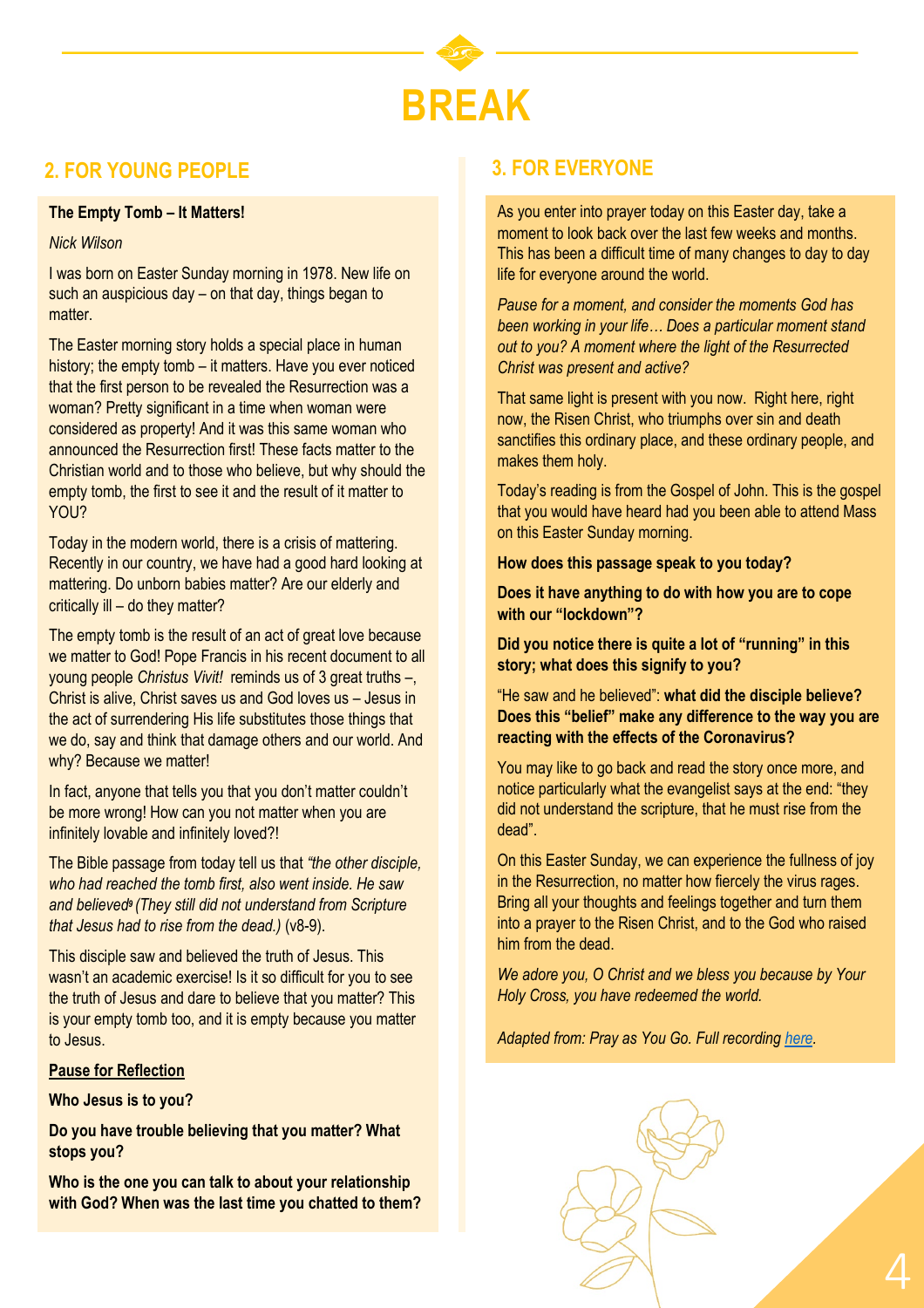### **RENEWAL OF BAPTISIMAL PROMISES**

SENT TO LIVE WHAT YOU HAVE RECEIVED

The prayer below is an adapted version of the Baptismal promises that we traditionally renew during Easter Mass. We invite you to pray these together with those you have gathered with or as an individual.

If you have included a bowl of water as part of your payer space, at the end of this prayer you might like to invite each person to use the water to make the Sign of the Cross, recalling the waters of our Baptism.

| LEÆ              | Do you believe in God, the Father almighty, Creator of heaven<br>and earth?                                                                                                                                                                    |
|------------------|------------------------------------------------------------------------------------------------------------------------------------------------------------------------------------------------------------------------------------------------|
| <b>RESPONSE:</b> | I do.                                                                                                                                                                                                                                          |
| <b>LEADER:</b>   | Do you believe in Jesus Christ, his only son, our lord, who was<br>born of the Virgin Mary, suffered death and was buried, rose<br>again from the dead and is seated at the right hand of the<br>Father?                                       |
| <b>RESPONSE:</b> | I do.                                                                                                                                                                                                                                          |
| LEADER:          | Do you believe in the Holy Spirit, the holy Catholic Church,<br>the communion of saints, the forgiveness of sins the resurrection<br>of the body, and life everlasting?                                                                        |
| <b>RESPONSE:</b> | I do.                                                                                                                                                                                                                                          |
| LEADER:          | Lord our God, We have made the pilgrim journey of the passion<br>of Your Son and have kept watch for his resurrection. We recall<br>the wondrous work of our creation and the still greater work of<br>our redemption.                         |
| ALL:             | Having been buried in baptism into the passion, death and<br>resurrection of your Son, may our celebration of Easter keep us<br>ever close to you, our source of life and hope, Father, Son and<br>Holy Spirit, one God now and forever. Amen. |

*This prayer has come from a resource called 'Holy Week at Home' by Be a Heart. You can find the full version [here.](https://beaheart.com/blogs/downloads/holy-week-at-home-download)*